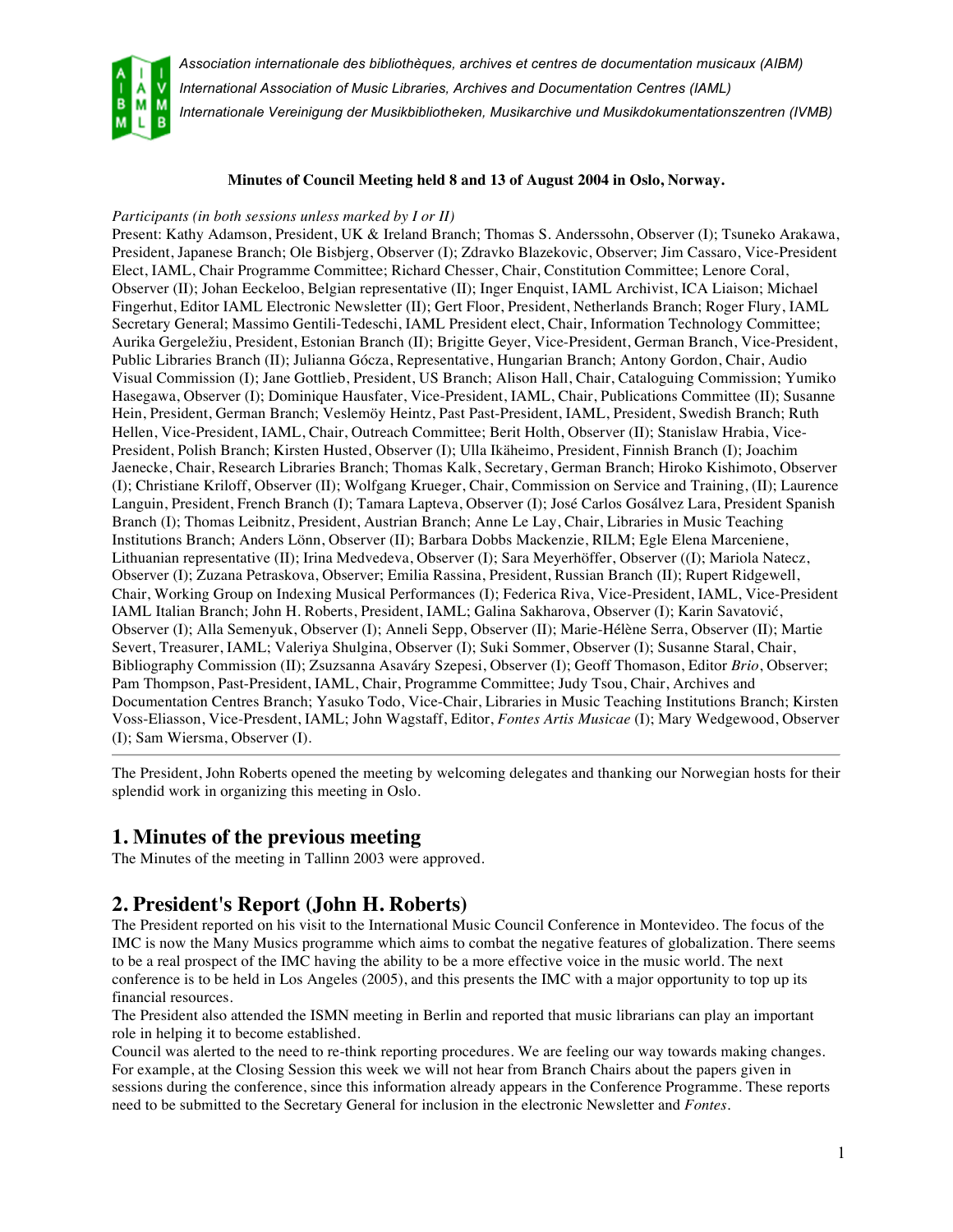

*International Association of Music Libraries, Archives and Documentation Centres (IAML)*

*Internationale Vereinigung der Musikbibliotheken, Musikarchive und Musikdokumentationszentren (IVMB)*

Chairs would only need to speak at the Closing Session if they had some announcement or proposal to make, in which case, they should notify the Secretary General in advance. Reports from R-Projects, Committees and Working Groups would still be heard at the Closing Session.

The President reminded Council that the Closing Session would also provide the opportunity to honour colleagues who had passed away in the last year. Anyone wishing to offer a remembrance was asked to notify the President or Secretary General.

In conclusion, the President noted some changes to the Chairs of two committees. He will replace Dominique Hausfater as Chair of the Publications Committee. He also paid tribute to Pam Thompson for her terrific work as Chair of the comparatively new Programme Committee. Jim Cassaro is the new Chair, although Pam will remain on the Committee to give continuity. The President stressed the importance of using every opportunity this week to work on developing the programme for Warsaw in 2005.

## **3. Secretary General's Report (Roger Flury)**

Following the 2003 conference in Tallinn, the former Secretary General, Alison Hall ensured that all the relevant IAML documents were transferred to her successor. Roger Flury began his report with a warm thank you to Alison not only for her professionalism in ensuring a smooth transfer of information but also for her continued support and willingness to answer frequent questions.

Board meeting. The Board's mid-year meeting was held in London on 12 & 13 March 2004 and all members were in attendance. The first day was spent at the Royal College of Music in Kensington and the second at the British Library at St Pancras. Tours of both music collections were given by Pam Thompson and Chris Banks, providing an enjoyable respite from the rigors of the meeting. Pam Thompson and Ruth Hellen organised excellent

accommodation and magnificent hospitality, ensuring that the Board had a memorable and productive visit. Branch news and Membership. The Board was delighted to learn that a new national branch had been formed in Croatia and work was in progress on forming another in Lithuania. Details are now on the homepage. The Board also received a document from Anna Kucianova, celebrating a decade of achievement from the Slovak National Branch (1993-2003). Thomas Kalk, Secretary of the German Branch supplied details of their newly elected officers. News was also received of changes to the Finnish IAML Board.

The Secretary General commented that it is always interesting to hear news from our national branches, and he reminded Council to send reports to him so that we can keep the information on our website up-to-date. At the very least, we should always have the names and contact details of current national branch officers.

During the year we welcomed the return to membership of the Felicia Blumenthal Music Center & Library in Tel-Aviv. Severe budget cuts in 2002 had forced them to cancel their membership which, under the acronym A.M.L.I, had been continuous since 1962.

We also received new memberships from institutions and individuals in the Ukraine, Iceland, Latvia, Lithuania and Zimbabwe.

The Secretary General reminded branches to pay their dues promptly. The official deadline is 1<sup>st</sup> March, but payment in January or February would make the Treasurer's task very much easier.

Publications. A new membership leaflet had been prepared to replace the old brochure. The English text was now on the IAML homepage; French and German translations were in progress. National Branches were encouraged to have this translated into other languages for local distribution.

Some FAQ's (Frequently Asked Questions) had been added to the website in the hope that this information would improve the conference experience, especially for new delegates.

The electronic newsletter had blossomed under the editorship of Michael Fingerhut who was appointed to the position at the Tallinn conference. Four issues had been produced (October 2003, January, April and July 2004) and those members who belong to IAML-L received advance notification when each issue became available; yet another reason to subscribe to IAML-L if you have not already done so.

Elections. Ballots and CVs for the Presidential and Vice-Presidential elections were printed and distributed to nearly 2000 members in March 2004, along with the proposed change to the Constitution to be voted upon at the General Assembly. The deadline for ballots to be returned was June 10, but because of the distances involved and the possibility of slow mail, ballots received up to 17 June were accepted. This was the first time that the elections had been restricted to postal ballots only, and 336 ballots were received. The election results were to be announced later in the Council Meeting and again at the General Assembly.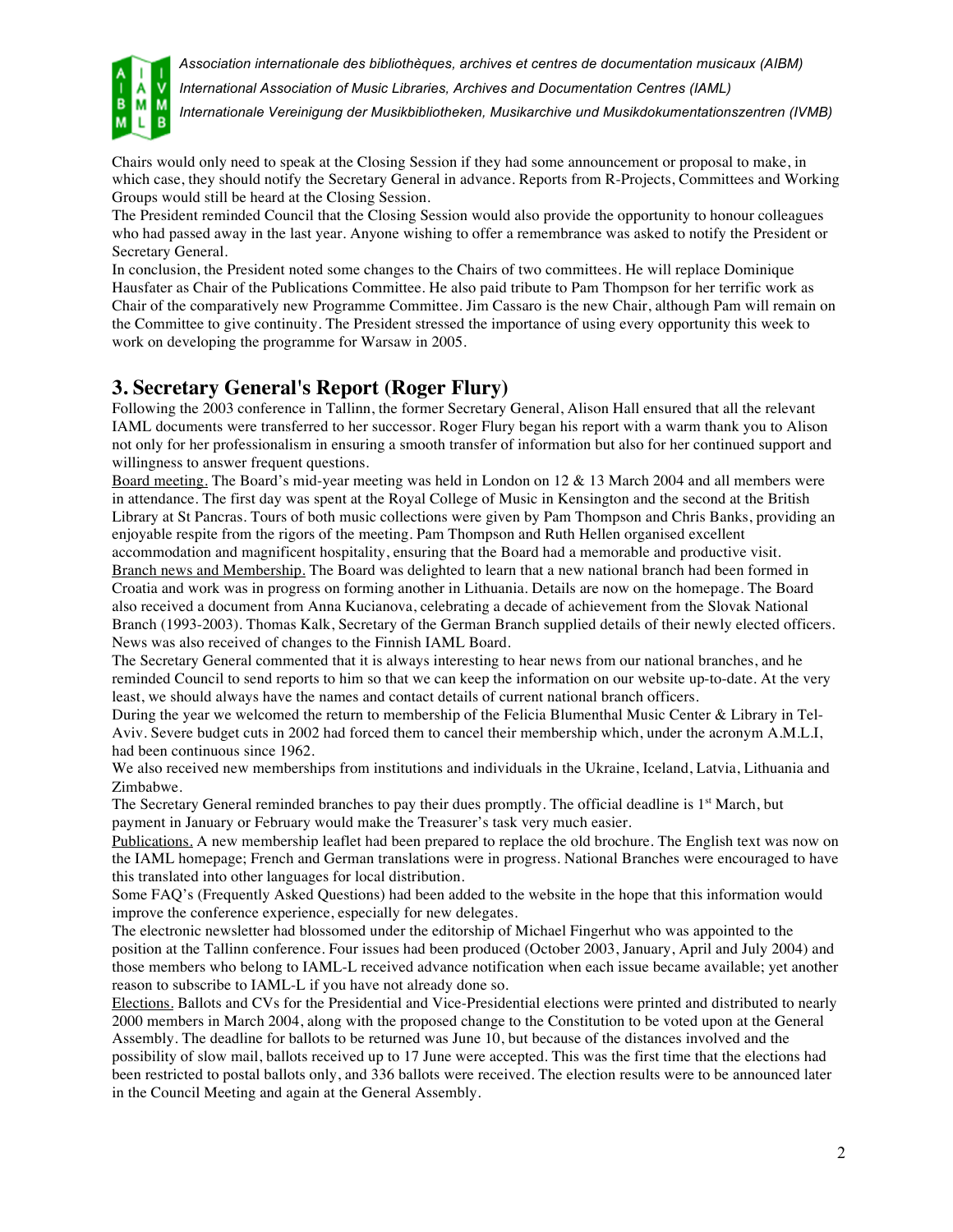

*International Association of Music Libraries, Archives and Documentation Centres (IAML)*

*Internationale Vereinigung der Musikbibliotheken, Musikarchive und Musikdokumentationszentren (IVMB)*

Other activities. In addition to the usual documentation from IFLA, a bi-annual report had been furnished for the IMC Conference in Montevideo and information about IAML had been updated in six yearbooks. Minor changes, mostly cosmetic, had also been made to the *Guidelines for Conference Organisers*, and the *Guidelines for Branch, Commission and Working Group Chairs.*

The greater part of the year's correspondence related to the Oslo conference., and the Secretary General expressed his sincere thanks to Inger Johanne Christiansen, Jon Olsen and their Norwegian Branch colleagues for immeasurable patience and unfailing goodwill. He also thanked our colleagues in IASA as well as the Branch, Commission and Working Group Chairs. Thanks were also due to Almut Boehme, Anne Le Lay, Elizabeth Giuliani and Gisela Simon, for providing translations, often with impossible deadlines.

In conclusion, the Secretary General expressed his appreciation to the IAML Board for always responding to his cries for help. IAML was truly a fine example of united nations, he said, and it had been an honour to be playing a small part in it.

## **4. Treasurer's Report (Martie Severt)**

Martie Severt presented the accounts for the year 2003, plus the three-year budget (2001-2003), a proposed budget (2004-2006), and a list of membership by country. For the first time the introductory material was in three languages so that everyone could follow the report more easily. Next year, the Treasurer will email the Report to Council in advance of the Conference so that members will have more opportunity to study it in depth.

Income from membership was less than anticipated due to the lateness of some branches in paying dues. All Branches have since paid, but the projected decline in our balance means that an increase in fees in 2007 could be a possibility. The Treasurer reminded all branches that prompt payment would be helpful. Income from label sales and advertising was better than expected, and €1850 had been received through our participation in the Pulman project. Offshore investments produced a small return, but the weak dollar meant that the value of our investments reduced our 1 January balance.

Expenditure was less than expected, mainly because fewer issues of *Fontes* had been printed and travel costs were less than had been anticipated. In 2003 our income exceeded expenditure.

Following the decisions made in Tallinn, the two Outreach funds had been merged and attracted a donation of €1600 from IAML-US. The new fund will be used for sponsoring conference attendance as well as for transportation costs incurred with the distribution of outreach materials.

Martie Severt concluded his report by saying how much he enjoyed his role as Treasurer and thanked the auditors Hélène Sanders and Hanneke Kuiper for their work.

Richard Chesser questioned the figures shown in the summary of the 2001 Budget. Martie Severt confirmed that these were inadvertently shown in Deutschmark instead of Euros.

In response to an enquiry about ways in which IAML could improve projected income, the Treasurer reported that membership was in fact stable, but projected declines in our investment returns, increases in costs, and a journal that was irregular in size and publication dates contributed to the problem. Concern was expressed that there would be a limit to how much of an increase members could take. The President responded that fees have not been out of line with inflation costs in most member countries. Our good investment returns of the 1990s had to some extent protected members from increases. Pam Thompson added that in her opinion there were encouraging signs that interest rates will pick up. It is the job of Treasurers to be pessimistic, and the reality will be better than the prediction on paper.

## **5. Fontes Artis Musicae report (John Wagstaff)**

The Editor, John Wagstaff, began by thanking all the contributors to *Fontes*. He also thanked Jon Olsen for putting the Norwegian articles up on the website, and announced that the Russian issue will appear in Volume 51. John asked the Board to begin the search for a new Editor as he felt unable to get the journal back on schedule and wished to hand over editorship at the Warsaw conference in 2005. He also felt that his efforts and, to some extent, the journal itself, were the subject of some indifference. The President expressed his surprise at this announcement. He reiterated that no one held the Editor personally responsible for the problems associated with *Fontes*. The Board subsequently established a Search Committee consisting of Dominique Hausfater (Chair), Massimo Gentili-Tedeschi and John Roberts. Until a formal application process was established, any Council member who might be interested in this position was encouraged to approach one of the Committee.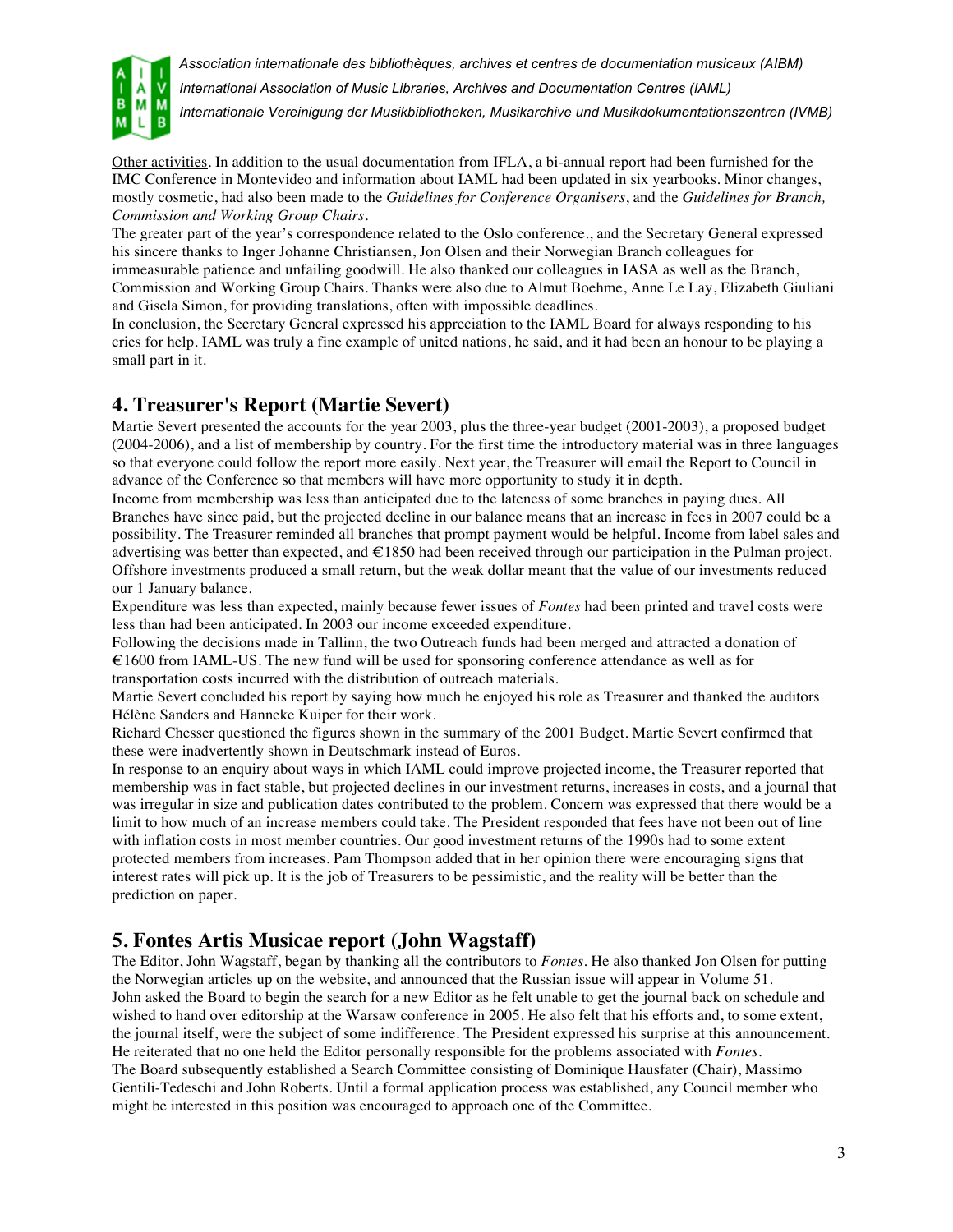

*International Association of Music Libraries, Archives and Documentation Centres (IAML)*

*Internationale Vereinigung der Musikbibliotheken, Musikarchive und Musikdokumentationszentren (IVMB)*

# **6. Electronic communications**

### **1. IAML-L (Anders Lönn)**

There are currently 476 subscribers, but the List could be used much more, for example, by giving more news from national branches. Michael Fingerhut asked if there was an archive for IAML-L. Anders Lönn replied that there was not an archive, but that he would investigate establishing one if there was support for the idea. Aurika Gergeležiu asked if [IAML-L] could be added automatically to the subject line in email messages. Since there appeared to be general support for this idea, Anders agreed to instigate it and promised to contact everyone about it later. He ended with a plea for subscribers to reply to the original poster and NOT to the whole List.

### **2. IAML Home Page (Massimo Gentili-Tedeschi)**

Massimo Gentili-Tedeschi reported that Gabriele Gamba, who had been very much involved in the redesign of the site, has been appointed Webmaster by the Board. Space is available and the new server can host other Branch websites. Guidelines for Branch homepage design will be devised and added to the website. Pam Thompson asked if it would be possible for Working Groups, Branches and Commissions to have their own homepages on the website. This would make information about the workings of IAML more widely available.

#### **3. IAML Newsletter (Michael Fingerhut)**

The Editor thanked Alison Hall for her help in the transition between Editors. In the course of the past year, four issues of the electronic newsletter were published on a regular basis (i.e. every three months). The focus has been on timely information, such as news. It made use of hypertext by providing links to complementary external resources.

For each issue, email requests for information were sent to all IAML's officers, but there had been virtually no response. A call was also sent to IAML-L, with more returns from "commercial" contacts (asking, for example, to announce a new publication) than from members. This commercial information was included free of charge if deemed of interest to members.

As a result, most of the newsletter content was gathered from various news and personal sources deemed of potential interest to IAML members. With time, the newsletter will become structured around several regular sections, including music libraries (with a focus on a particular library in the guise of a longer report), musicians (including those receiving awards, obituaries), events (conferences, meetings), publications (books, scores, recordings, DVD), and technologies.

In addition to timely information about IAML, the newsletters could include *summary* reports from IAML sessions. This would be useful for members who were unable to attend conference. The website and *Fontes* would include the full papers or presentations.

### **7. IAML's relationships with other international organisations**

#### **1. International Federation of Library Associations (IFLA)**

IAML has received all the usual IFLA publications. The President mentioned the difficulty of alignment with IFLA and wondered if links might be strengthened through the cataloguing initiatives. It was noted that we held a voting card which could be used if there was a IAML delegate attending the IFLA Council Meeting on 23 and 27 August 2004 in Buenos Aires.

#### **2. International Music Council (IMC)**

This was covered in the President's Report.

#### **3. International Council on Archives (ICA) (Inger Enquist)**

The ICA meets this year for an international congress on archives in Vienna (23-29 August). There will be about 500 sessions and the Congress theme is "Archives, Memory and Knowledge". Taking some of the session titles as a starting point, Inger was considering ways in which we could cooperate more closely with the ICA. Outreach activities such as "distance education" in music could involve both IAML and the International Society for Music Education. The "creation of a national memory" might involve both IAML and the International Council for Traditional Music. It might also be worth exploring ways in which to encourage the ICA to do more for cultural archives. Music seems to be omitted from any of their projects.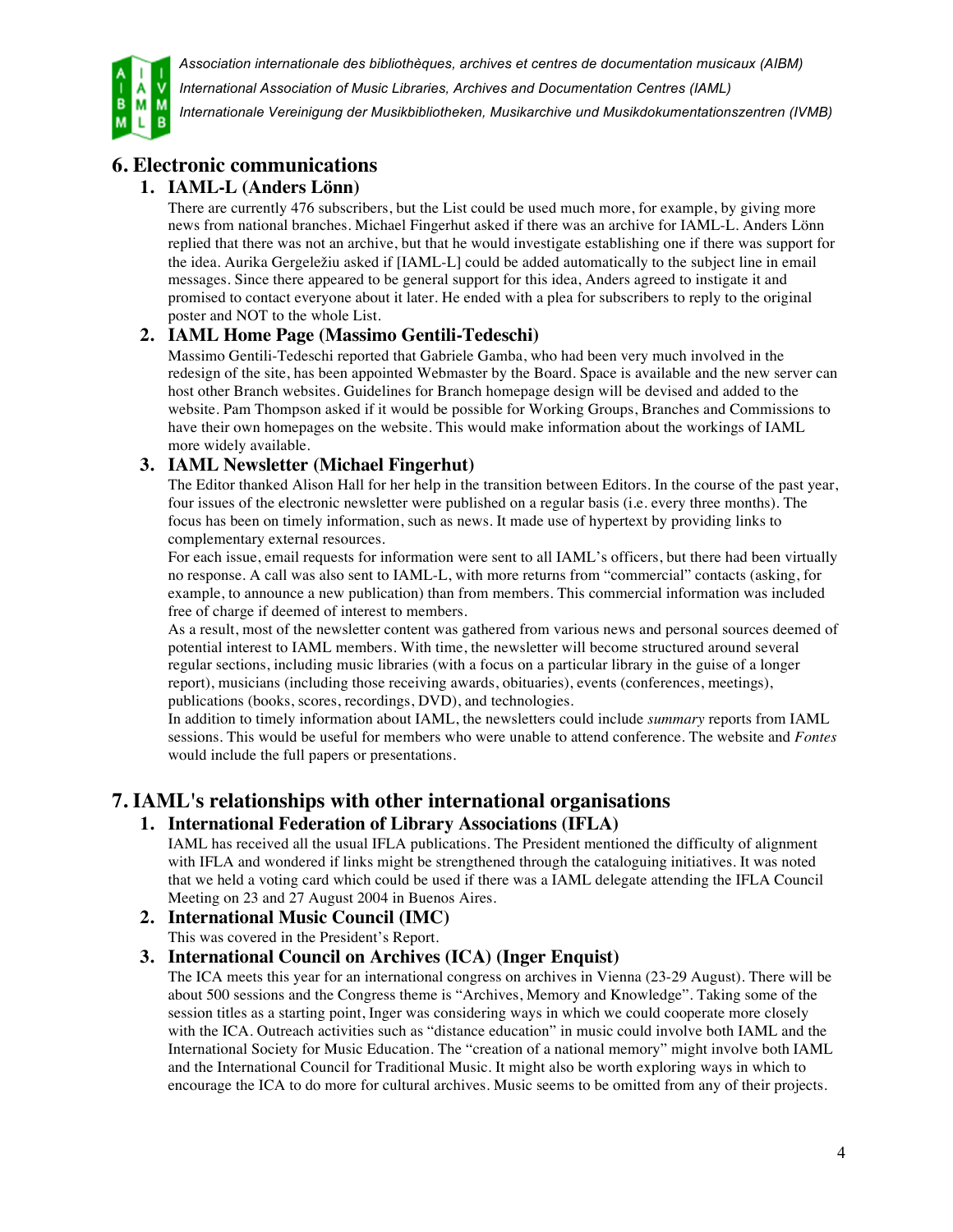

*International Association of Music Libraries, Archives and Documentation Centres (IAML)*

*Internationale Vereinigung der Musikbibliotheken, Musikarchive und Musikdokumentationszentren (IVMB)*

The IAML Archives are well and healthy at their home with the Music Library of Sweden, Stockholm. There is an inventory on the internet and it was last updated in 2002. Documents relating to Barry Brook and papers from Alison Hall have also been received but not yet inventoried. Some colour photographs have been digitized for long-term preservations.

Inger concluded with an appeal for IAML officers past and present to submit material to the archives. There is a useful link on the homepage with guidelines on how to submit electronic records.

- **4. International Association of Sound Archives (IASA)** No report.
- **5. International Standards Organisation (Lenore Coral)** No report
- **6. European Bureau of Library Information and Documentation Associations (Eblida) (Richard Chesser)**

Richard Chesser has documentation that he is happy to share with anyone who would like to see it.

- **7. International Association of Music Information Centres (IAMIC)** Veslemöy Heintz reported that the Swedish Branch of IAML was working with the IAMIC on the joint conference in 2006.
- **8. International Standard Music Number (ISMN)** No report.

## **8. Publications Committee (Dominique Hausfater)**

Clarification was sought on the way that Branch and Commission reports are submitted. Short reports should be made to Council and longer versions sent to the Secretary General, who will forward them to the Webmaster and the Editor of Fontes. However, until the homepages are set up, the full reports will be appended to the Newsletter. Based on Jim Cassaro's experience with the electronic version of *Notes*, any investigation of an online version of *Fontes* will be delayed until the appointment of a new Editor and analysis of the results of the questionnaire. The omission of the Broadcasting and Orchestra Libraries Branch from the new brochure was greatly regretted. The website and the French and German translations will ensure that the Branch is reinstated.

The Italian work of RISM Series C is in progress but is proceeding very slowly due to financial problems. However, all the sigla and addresses are online at http://www.cilea.it/music/mussigle.htm.

# **9. Outreach Committee (Ruth Hellen)**

During the year, the Outreach Committee revised the guidelines for conference support and for donations of materials and bequests. The new text is on the IAML website, in English only at the moment, though we hope to have translations finished soon. An application form to request conference funding is available from conference organisers & Outreach Committee members. This has been translated into French, German & Spanish: thanks to Dominique Hausfater, Almut Boehme & Jon Bagues. We would welcome any offers of help in translating documents into other languages.

Last year in Tallinn, the IAML outreach fund supported ten delegates, representing Armenia, Chile, Croatia, Karelian Republic, Komi Republic, Lithuania, Poland and Russia. For this conference in Oslo, the outreach fund has supported three delegates: from Hungary, Lithuania & Poland.

In addition to the donations reported by individual branches, the outreach fund also paid carriage for items sent out through the IAML-US Donated Materials program from Minnesota & DePauw University.

The Outreach Committee meeting during the conference took the form of an open discussion session. It was agreed that a session with papers should be in next year's programme and representatives of countries active in outreach will be invited to present a short report.

#### Branch Reports

In future, this information may be presented in other ways so that more members can hear about work being done, so branches are asked to send in their reports.

• Australia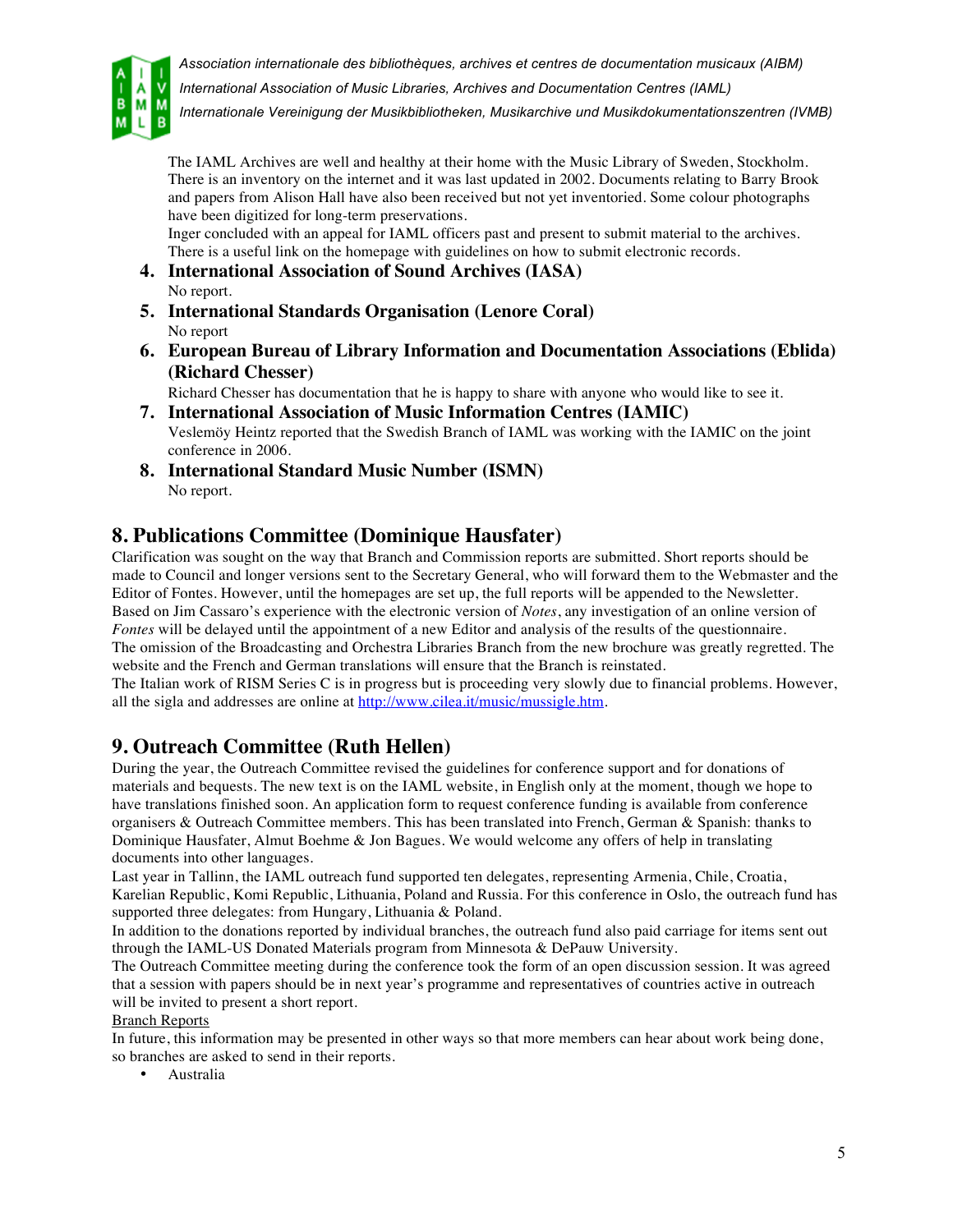



*International Association of Music Libraries, Archives and Documentation Centres (IAML)*

*Internationale Vereinigung der Musikbibliotheken, Musikarchive und Musikdokumentationszentren (IVMB)*

The IAML (Australia) branch has been putting together donations of books and scores to be sent very shortly (hopefully in July) to Maseno University in Kenya. Reimbursement will be sought from the Outreach Fund, once freight costs have been ascertained.

**France** 

The music department of the Bibliothèque Nationale sent around one hundred music scores to the Facultad de Artes y Ciencas Musicales in Argentina.

The library of the Maison des Conservatoires in Paris gave approximately two hundred music scores to the Médiathèque of the Conservatoire National. The French branch of IAML will share them out and send them to the requesting libraries very soon.

At the Conservatoire National Supérieur de Musique et de Danse de Paris (CNSMDP), the Médiathèque H. Berlioz welcomed colleagues from other countries.

In December 2003, a colleague from the Vilnius Public Library came for a one-day training course. In March 2004, Mrs. El Sah, director of the Multimedia section of the library of Alexandria in Egypt came for a professional visit, very curious to see how the Médiathèque is set up and how it operates, and hoping for a lasting cooperation between Paris and Alexandria. Developing projects involving the Early Music Festival of St Petersburg and the CNSMDP (especially the department of ancient music) allowed the Médiathèque to welcome the artistic director of this festival. He was given approximately ten scores of early music, and further donations of books and scores are planned.

In March 2004, the assistant director of the Médiathèque spent one week in Tibilissi, Georgia at the library of the Conservatory of Music, for an expertise assignment. After this mission, the CNSMDP proposed a training course for the person in charge of computerisation at the Tibilissi library. Our colleagues from Georgia should be asking the IAML Outreach Committee how they could be helped to take part in the next conference.

A similar expertise mission is planned before the end of 2004 at the library of the Conservatory of Music in St Petersburg. It should be followed by a training course in Paris for someone from that institution. Finally, the Médiathèque is also working hand in hand with the Foreign Affairs and Communication Service of the Conservatoire, by donating music scores and books during missions organized in Russia, Ukrainia, Albania & Lithuania.

• Hungary

A music school in Miskolc has made a request for classical CDs and we hope that this can be arranged. The Library of the Institute of Musicology regularly receives lists from the IAML-US Donated Music Materials Program, but no requests were made last year.

Many Hungarian libraries have connections with foreign libraries, so Hungarian librarians are able to visit other countries and invite colleagues from abroad. This year a meeting was held for Hungarian librarians from all over the world, including several colleagues from neighbouring countries who were given some books and printed music. In the past year Julianna Gocza gave three speeches about IAML in several towns; she also spoke about the activity of the Outreach Committee & about the opportunities to get support and donations of materials.

Zsuzsanna Szepesi successfully applied for help from the Outreach Fund to attend this conference. **Lithuania** 

The IAML - US Donated Music Materials Program provided books and scores from the libraries of University of Pensylvania, DePauw University Performing Arts Center, University of Texas, Louisiana State University, Juilliard School, Stanford Music Library and St. Paul Library. This support is greatly appreciated.

• Portugal

Alda Goes reports that no help was requested by Portugal this year, but they did provide contact information for Portuguese music institutions to IAML colleagues.

UK & Ireland

Towards the end of July 2003, confirmation was received that a consignment of materials had arrived safely in Harare for the Academy of Music and Dance. This second shipment from the Branch was much appreciated following the previous donation. A shipment of music and music-related items will soon be on its way to Nigeria. The IAML outreach fund paid the carriage for items sent to both these countries. A consignment of books was sent by bookseller Rosemary Dooley to the Lithuanian Academy of Music.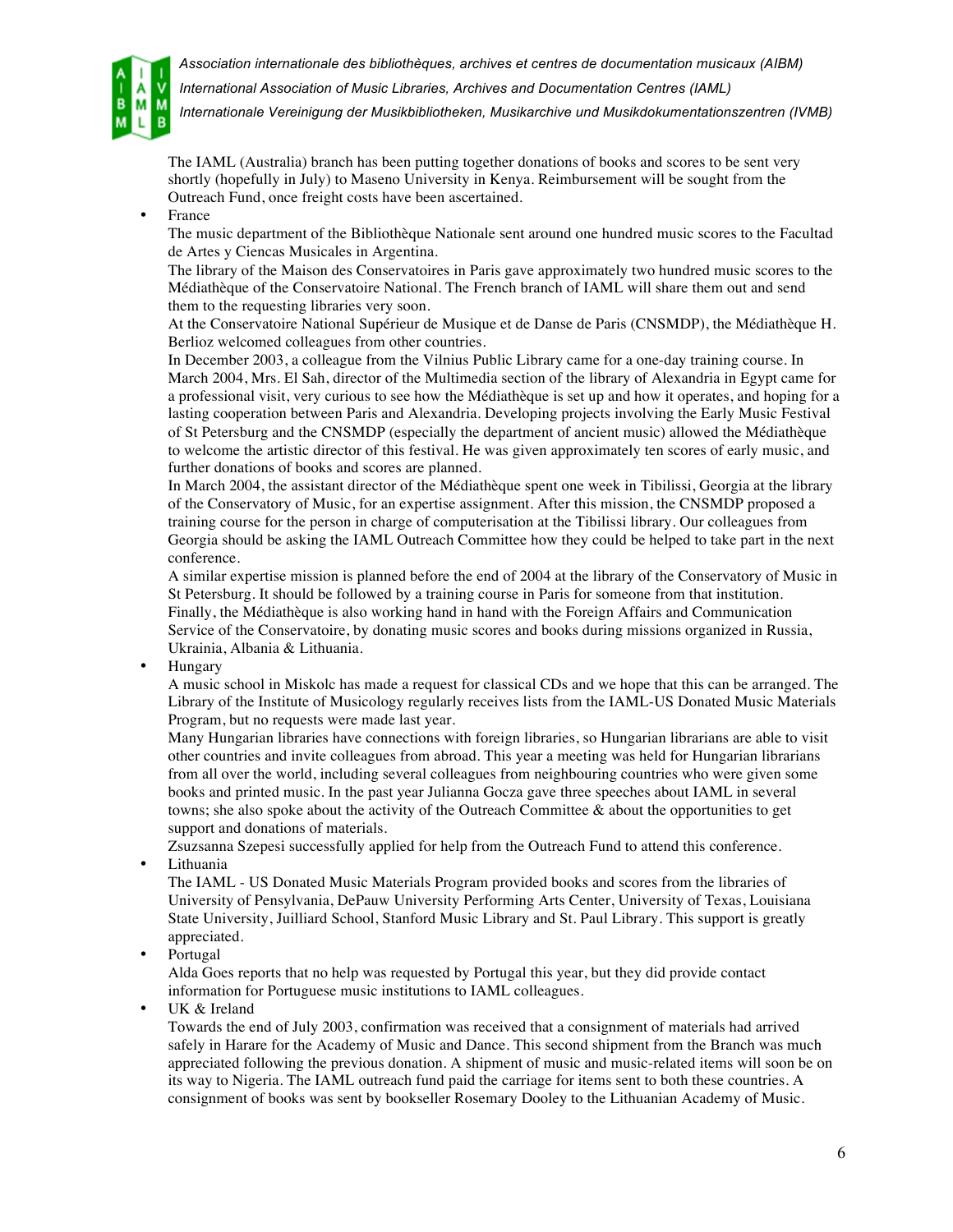

*International Association of Music Libraries, Archives and Documentation Centres (IAML)*

*Internationale Vereinigung der Musikbibliotheken, Musikarchive und Musikdokumentationszentren (IVMB)*

Again, the postage was paid by the IAML outreach fund. A small collection of CDs was sent from Enfield Libraries to the public music library in Vilnius, Lithuania. Another two requests are currently being dealt with.

Finally, the President of IAML wishes to remind branches that they should appoint an outreach liaison officer to co-ordinate outreach information within each country and to provide information to the Outreach Committee. Names should be sent to the Chair of the Outreach Committee, Ruth Hellen.

## **10. Programme Committee (Jim Cassaro)**

Planning for the Warsaw conference was well advanced thanks to the preparation of the Polish Branch. The Chair thanked everyone who had helped to give us such a good start. He also reminded session organizers that they would need to allow time for the elections of Branch and Commission officers which are due to take place at Warsaw.

### **11. Constitution Committee (Richard Chesser)**

The Constitution Committee had worked on the changes to the Constitution regarding multi-national branches. Notice of these changes had been sent to all members along with the election ballot papers. The changes were to be voted on at the General Assembly.

## **12. Copyright Committee (Federica Riva)**

Federica Riva and Richard Chesser had designed a survey on copyright issues in music libraries, which was sent to national branches. To date, 15 replies had been received, containing much interesting information. The deadline for replies is 15 September, so those national branches who had yet to respond still had time to do so. The results may be posted on the website.

Future work will be focused on formulating a IAML position on the European Copyright Directive. The Copyright Committee received Council approval to respond to the call for comments on the consistency of the EU Copyright Directive. This work must be completed by 31 October 2004. Information about this will appear soon on the website, newsletter and IAML-L in order to encourage feedback to construct a formal IAML response.

### **13. Structure of annual conferences (John Roberts)**

The President said that he felt the General Assembly lay at the core of this issue. At present it is held once every three years and this provides no annual meeting for all IAML members. Another issue was the duplication of reporting which results in some information being presented three times to the same audience. These are both problems and opportunities. One solution could be to hold a General Assembly each year. This would not contradict the Constitution, but we would need to look at the content of the GA since it would no longer need to contain triennial reports from the President, Secretary General and Treasurer. National Reports could become more integrated into the Conference programme and hopefully reach a wider audience, but would need to avoid conflicts with other sessions.

The President reported that the Board would be seeking Council's approval to set up a committee to look at these issues. He then invited discussion from the floor.

Joachim Jaenecke spoke in favour of a General Assembly each year which he felt would help IAML to make decisions faster. There could also be a Council meeting later in the week and a shorter Closing Session. Veslemöy Heintz suggested that the Secretary General seek feedback from Conference newcomers as to their impressions about the Conference. Suki Sommer added that all members should try to get feedback from colleagues who they know to be attending their first IAML conference. Anne Le Lay felt that newcomers needed to become involved in Working Groups. Alison Hall wondered if more concurrent sessions might open up space in the programme. Gert Floor, attending his third conference, still found the set-up confusing. The difference between the General Assembly and the Council is not clear to newcomers and the conference seems to begin twice! He also felt that it was important to have the opportunity to hear what had been achieved during the year. The President replied that we were looking only at reorganization of the conference structure. Any changes to the structure of the organization (i.e. Board, Council and General Assembly) would require changes to the Constitution.

Ole Bisbjerg suggested that we make better use of our electronic resources so that we don't waste time on things that could have been read in advance. He also felt that bringing paid guest speakers to conference would be good for us.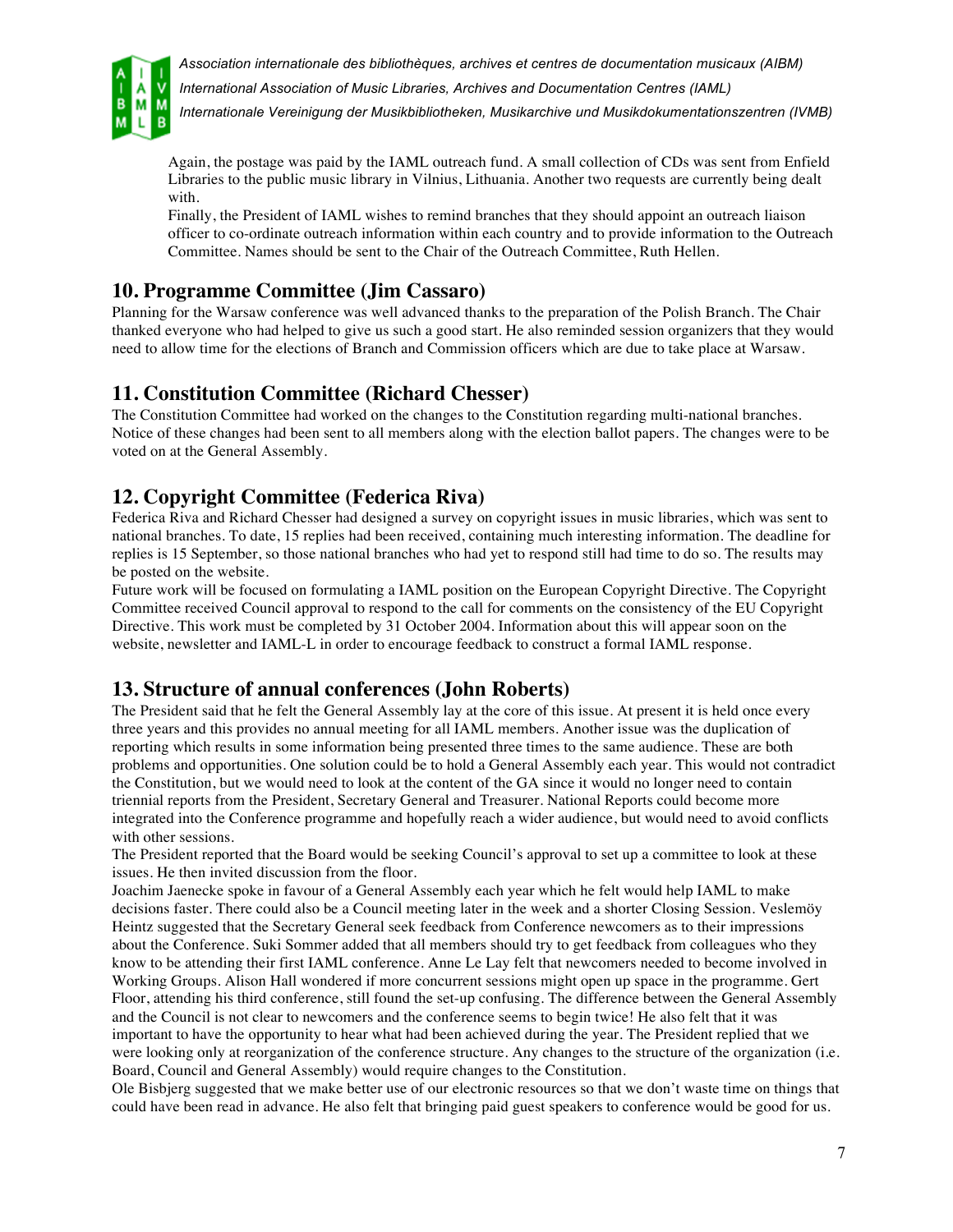

*Association internationale des bibliothèques, archives et centres de documentation musicaux (AIBM) International Association of Music Libraries, Archives and Documentation Centres (IAML) Internationale Vereinigung der Musikbibliotheken, Musikarchive und Musikdokumentationszentren (IVMB)*

Pam Thompson reminded everyone that IAML is a complex organization, with a wide variety of input from members at local, national and international level. After 24 years of conferences she felt that little had changed. It is what happens between conferences that is important and she urged members to use IAML-L to communicate. If we felt that things moved between conferences, then we would need less time for discussion. Federica Riva commented that some found solace in the repetitive nature of the conferences. But there had also been significant changes in the way work is done during the year, notably through the use of email. For example, it had been possible to devise and distribute a questionnaire so that the results could be presented at conference. This use of technology has therefore changed the nature of the work done during conference week.

The President sought Council's approval to establish a committee to look at a new conference structure. This was approved. Membership of the Committee was as follows:

Richard Chesser (Chair) Jim Cassaro Inger Enquist Roger Flury Aurika Gergeležiu John Roberts Massimo Gentili-Tedeschi (ex-officio)

# **14. Presidential and Vice-presidential election results (Roger Flury)**

The Secretary General announced the election results. The new IAML Board is: Massimo Gentili-Tedeschi (President) Jim Cassaro (Vice-president) Dominique Hausfater (Vice-president) Ruth Hellen (Vice-president) Federica Riva (Vice-president)

# **15. Future conferences (Roger Flury)**

The Board had received a formal invitation from the Danish Branch to hold the 2012 conference at Århus. This was voted on by Council and approved unanimously. The conference schedule is now: 2005. Poland, Warsaw, 10-15 July 2006. Sweden, Gothenburg, 18-23 June 2007. Australia, Sydney 2008. Italy, Naples 2009. Netherlands, Amsterdam 2010. Russia, Moscow 2011. Ireland, Dublin 2012. Denmark, Århus Informal invitations had also been received from Vienna, New York and Canada.

# **16. Other business**

### **1. Sub-Commission on UNIMARC**

The appointment of Laurence Decobert as the new Chair of the Sub-Commission on UNIMARC, with Tiziana Morsanuto as Secretary was voted on and approved by Council.

### **2. Working Group on the Exchange of Authority Data**

Council also approved the appointment of Malcolm Jones as the new Chair for the Working Group on the Exchange of Authority Data. Council approved the following revisions and additions to the Group's remit:

- o Compile a bibliography of cataloguing standards that contain rules for name/title and uniform title headings for music.
- o Examine these standards for the potential to map headings for the same entity created according to different cataloguing rules as well as for different scripts and languages, whether at the work, expression, or manifestation level.